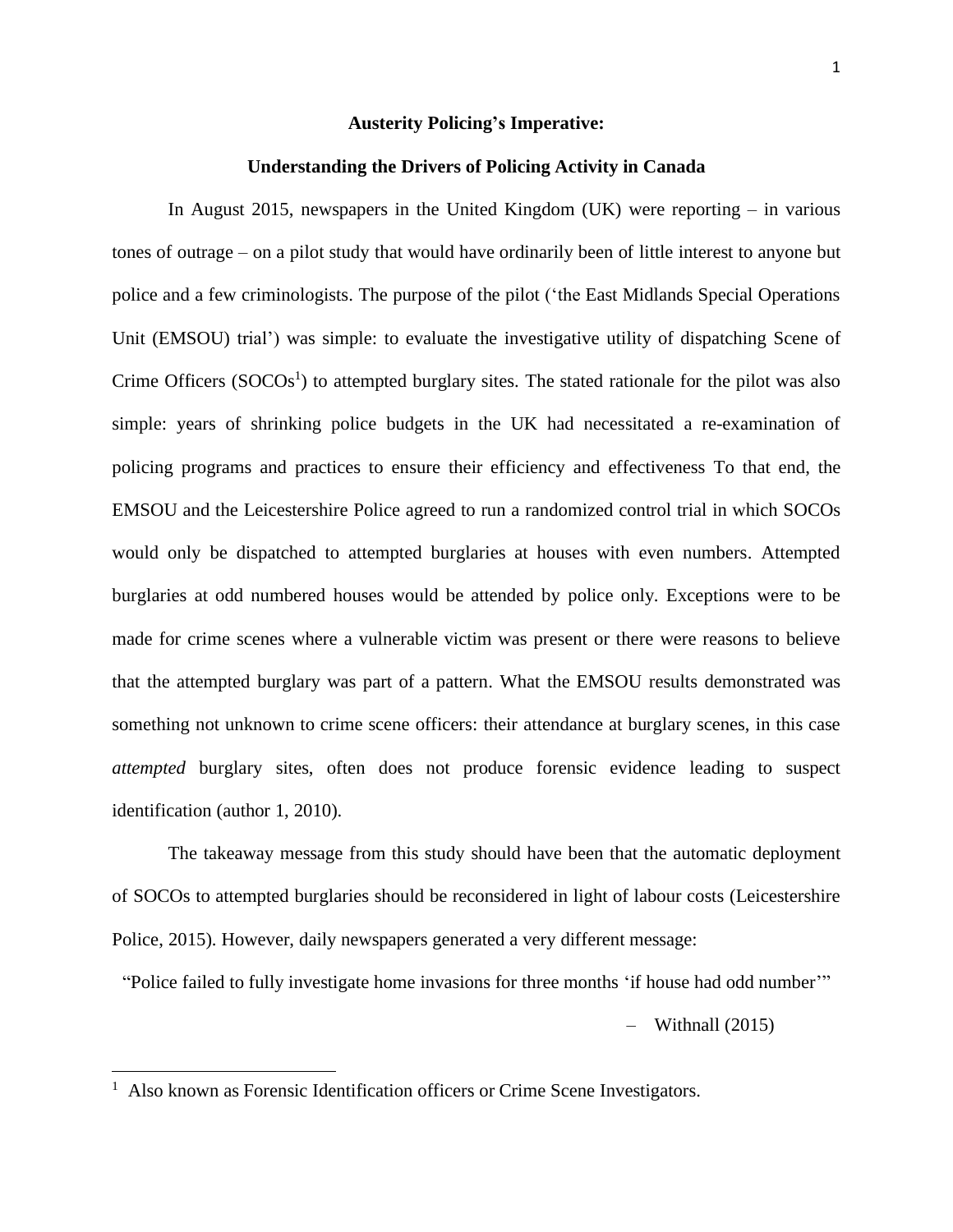'Leicestershire police 'ignore' attempted burglaries at odd-numbered houses'

 $-$  BBC News (2015)

The result was a small media firestorm. Critics of the trial cast it as 'denying 50 per cent of victims a basic service, based on something as arbitrary as their house number', suggesting that such cuts were "ethically dubious at best" (Withnall. 2015). The ever-threatening spectre of decreased public confidence in the police was raised by several quarters (Ward, 2015). Further, much of the resulting commentary in online forums suggested the public did not take exception to budget cuts, *per se*, but rather to the possibility that cuts might affect them. In response to the need to reduce policing costs, solutions proffered by the public were often sarcastic and unhelpful.

We begin this paper with a discussion of the EMSOU Trial because both the study and the response it generated highlight two key facts not unique to policing in the UK. First, continuing economic pressures post-2008 mean many, if not most, police agencies are grappling with budget cuts. Second, these cuts come at a time when demand for services remain high and the possibility of reduced, staggered or cut services can trigger panics over real or imagined loss of police legitimacy. In essence then, police are left trying to satisfy what appear to be two contradictory sets of demands: cut costs but do not cut public services.

When it comes to the issue of how best to rationalize police service costs, part of the problem is that police activities have grown so vast in size and scope that they present something of a conceptual muddle for would-be cost cutters or, alternatively, 'demand managers' (Wiggett, 2015). Within the Canadian context, we have seen evidence for this in a series of reports by researchers, think tanks and police organizations, who have variously looked at costs in terms of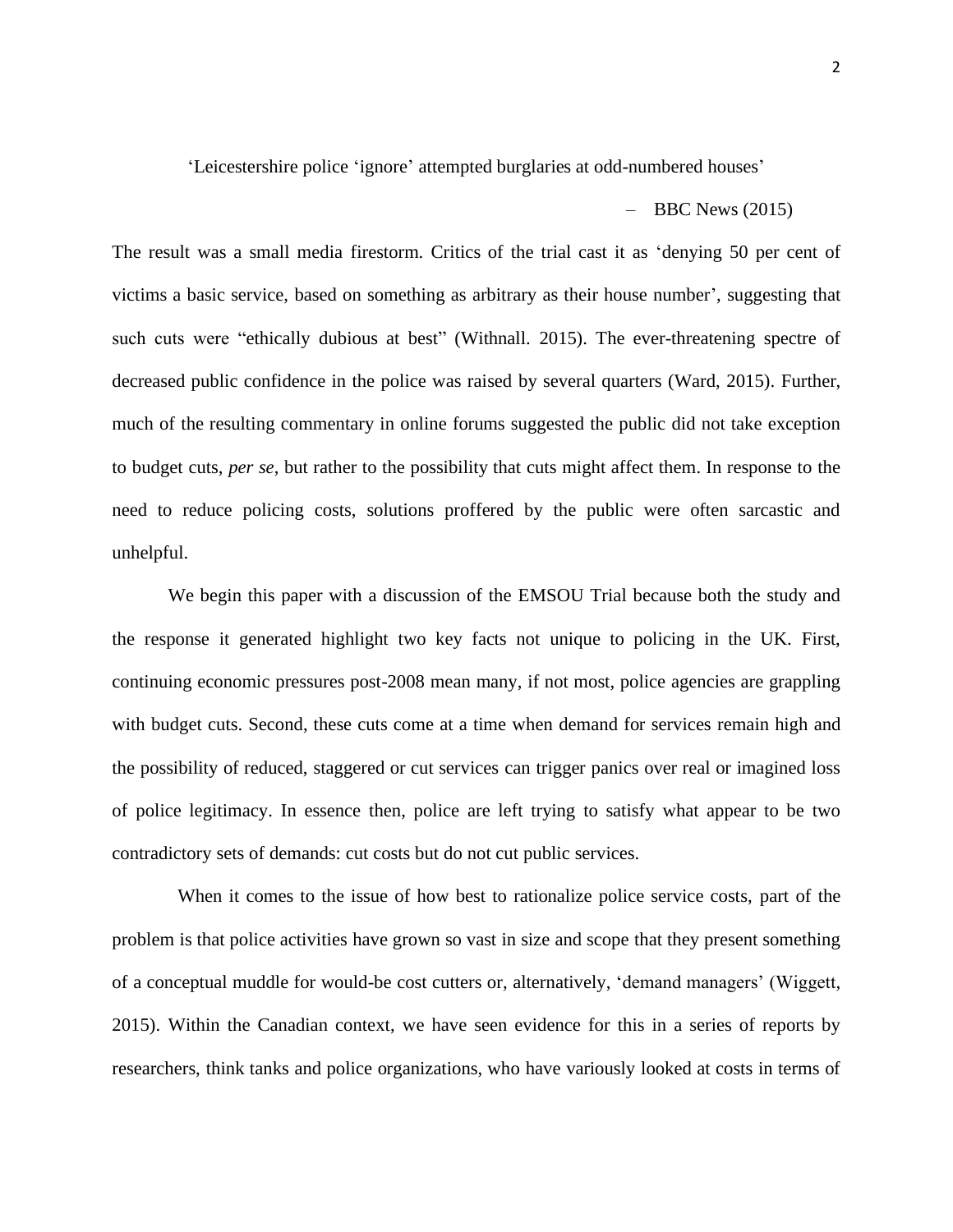identifying a set of largely undifferentiated 'drivers' (Ahlgren 2015; Leuprecht 2014; Malm, Pollard, Brantingham, Tinsely, Plecas, Brantingham, Cohen and Kinney, 2005). The result is a hodge-podge of recommendations for how to improve efficiencies and reduce costs that may realize some savings, but fail to tackle larger issues

In this paper, we attempt to shed some conceptual clarity by mapping a range of workload and other demands that fall within two general domains of policing activity, termed here 'operational' and 'administrative' drivers. Improved understanding of these drivers, we believe will shed needed light on how police organizations can best tackle what appears to be an intractable problem.

### **Operational drivers of policing costs**

Operational drivers describe the workload that results from the actual delivery of the police organizations' core mandate. For our purposes, these drivers are divided into four subcategories: service delivery, investigative procedures, response capability and organizational policy decisions.

Service delivery – the burden presented by calls for service - has typically been the focus of police workload analysis. Of course, such a focus lends itself to direct observation as calls for service and crime rates can be easily counted. The causal factors for those calls for service can then inform analysis as to what drives police workload. This approach has led to some relevant observations, notably the increased burden on police to serve as *de-facto* mental health workers, which results in hours of labour costs associated with, among other tasks, waiting at hospitals to have individuals admitted (Ahlgren, 2015). Although much of the focus in Canada has centred on such service costs within large municipal or regional services, costs associated with policing in rural, remote and/or northern communities are significantly higher than average due to three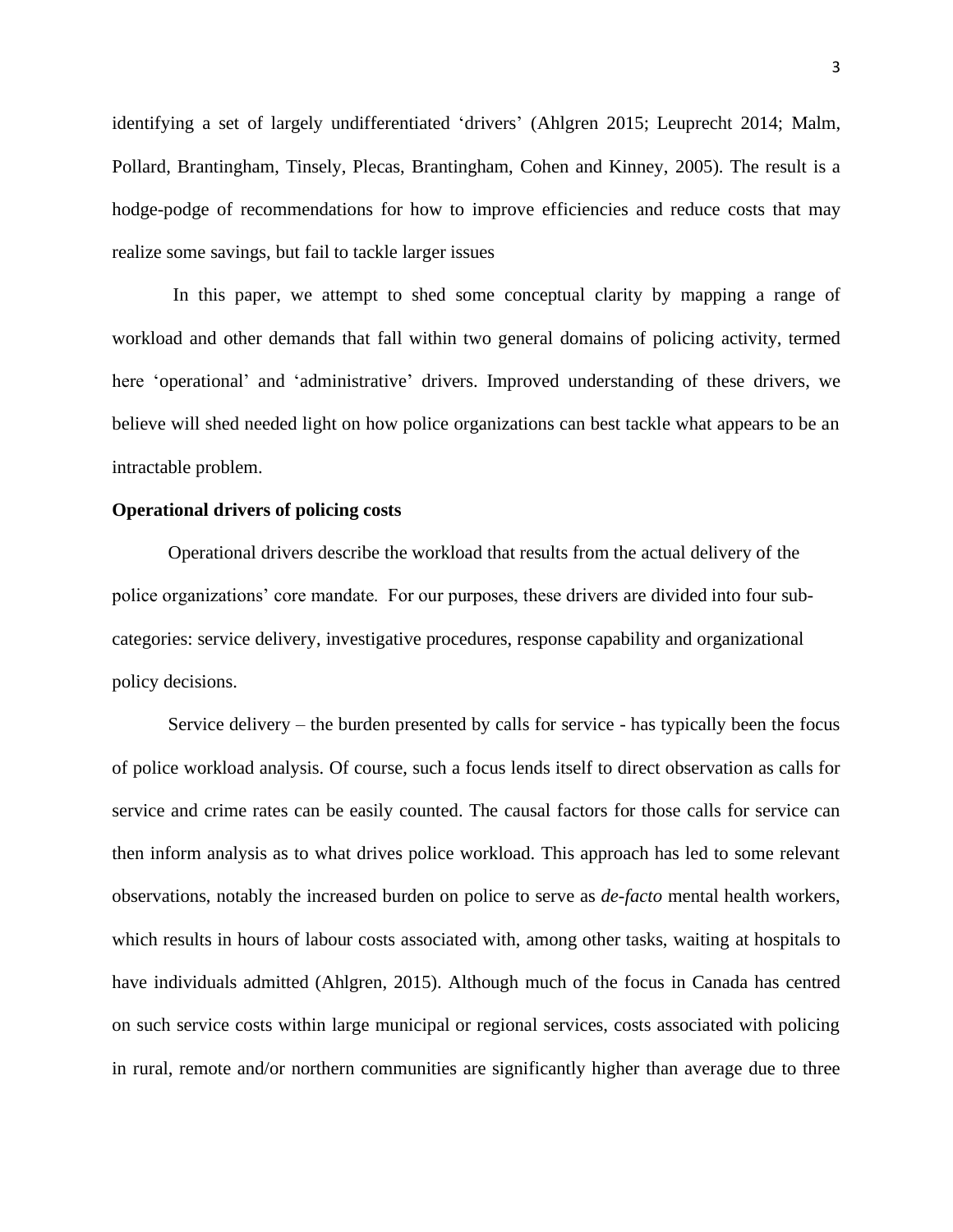factors: economies of scale due to smaller staffing levels, higher staffing costs (remote pay as incentive) and high transport and travel costs associated with moving goods and people in and out of remote areas (Ruddell and Jones, 2014).

Focusing solely on service delivery however results in a one-dimensional, and probably over-simplified, analysis. Indeed, such a focus fails to provide satisfying answers to concerns that police budgets are increasing while crime is decreasing (Kari, 2014). A more robust analysis of operational burdens suggests that we also consider the impact of investigative procedures – that is, the processes that the police engage in when actually investigating crime – which have consistently grown over the last few decades as a result of technological advances. Perhaps the most notable (relatively) new investigative technology is DNA analysis, which was first used in Canada in 1989 (RCMP, 2014). Collecting and analyzing DNA required an entirely new set of investigative procedures; it also led to increased public expectations that forensic investigators would be employing such techniques at many, if not most, crime scenes (author 1). In this regard, we can see that technology supplements, but does not necessary supplant, existing evidence gathering techniques, while creating increased workload. Other examples include analysis of technical data from cellphone records, from which police can determine the location of the phone by identifying the cell tower location that handled the call. By conducting analysis of computer hard drives, the police trace the downloading and storage of child pornography. GPS trackers can be installed on vehicles in order to supplement surveillance efforts. These technological processes result in new types of evidence that simply did not exist before, and collecting that new evidence takes additional time and resources.

Of course, the intersection between service delivery demands, labour, and other costs associated with changes in investigative procedures is readily understood (see CCA, 2014). A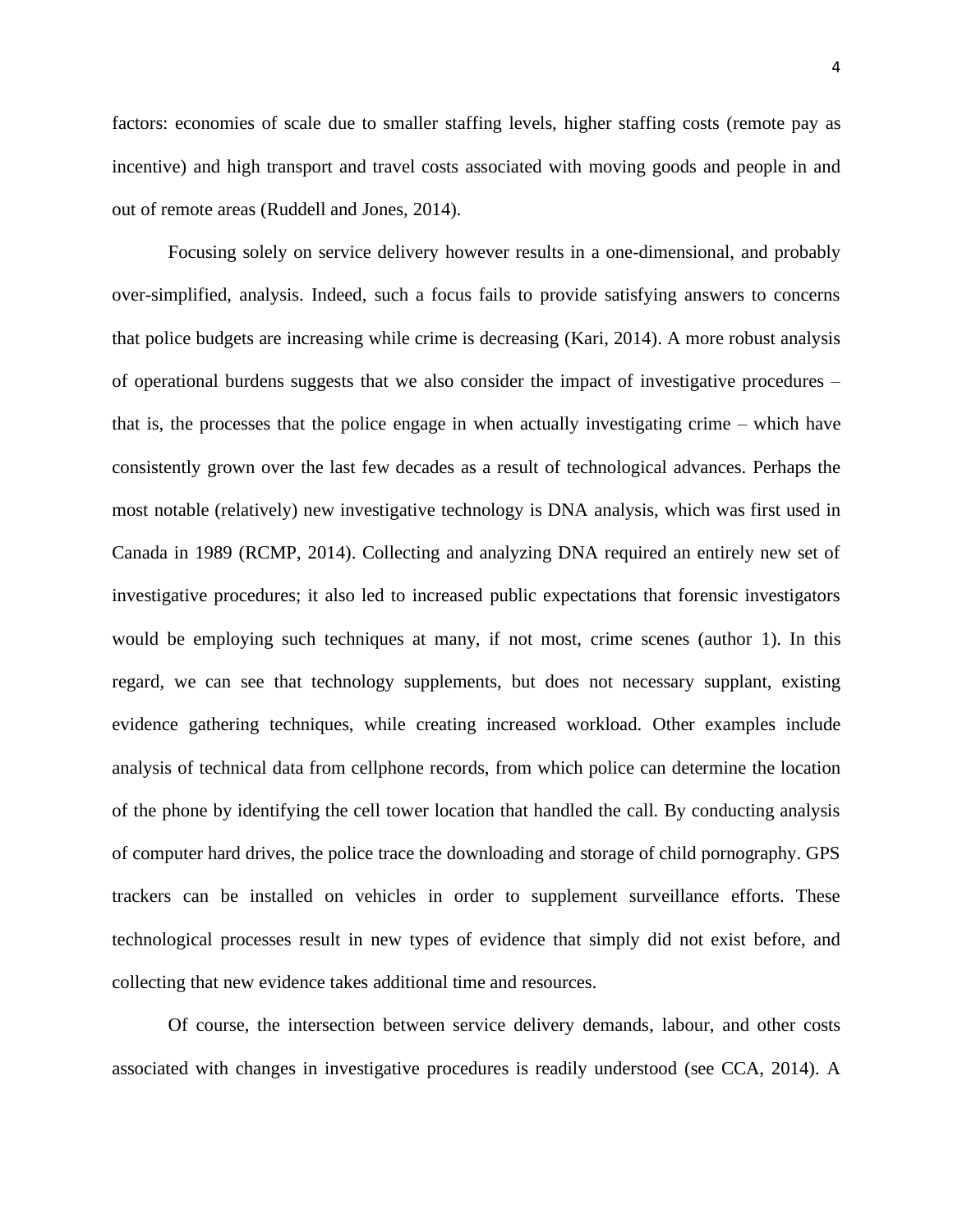less visible addition to the list of operational burdens police face comes from ever-evolving expectations for the police to have the capability to meet a changing landscape of public safety, regardless of how often the police are actually called to provide that capability. For example, prior to the Columbine High School shootings in 1999, there was no such thing as 'Active Shooter' or 'Active Threat' response, yet by 2014 the expectation that police agencies possess such a response capability was so well developed that the RCMP was severely criticized for failing to provide its officers with that training and therefore being unprepared for an attack by an "active shooter" that resulted in the deaths of three RCMP officers. Similarly, the adoption of patrol carbines is a relatively new phenomenon, but one that is now accepted as a required use of force option (MacNeil, 2015). Yet both the active shooter and patrol carbine programs require initial and ongoing training that is in addition to other mandatory police training.

The increased response capability expected of police includes, 'added training requirements related to increased accountability and liability issues respecting such matters as use of force, emergency vehicle operation, handling of domestic violence cases, harassment prevention, labor code changes, and emergency preparedness' (Malm et al., 2005: 5). Moreover, additional training in crisis intervention and de-escalation is also a growing expectation (Iaccobuci, 2014). In response, police agencies have implemented various *Crisis Intervention and De-escalation Courses* (Procunier, 2014).

Organizational and/or government policy decisions can also drive increased service expectations and requirements. This is perhaps most visible in domestic violence response. Against current expectations, merely separating the parties with no view of preventing future threats to the victim would amount to dereliction of duty. Robust responses to domestic violence, however, come at substantial costs. One major Canadian metropolitan service estimated they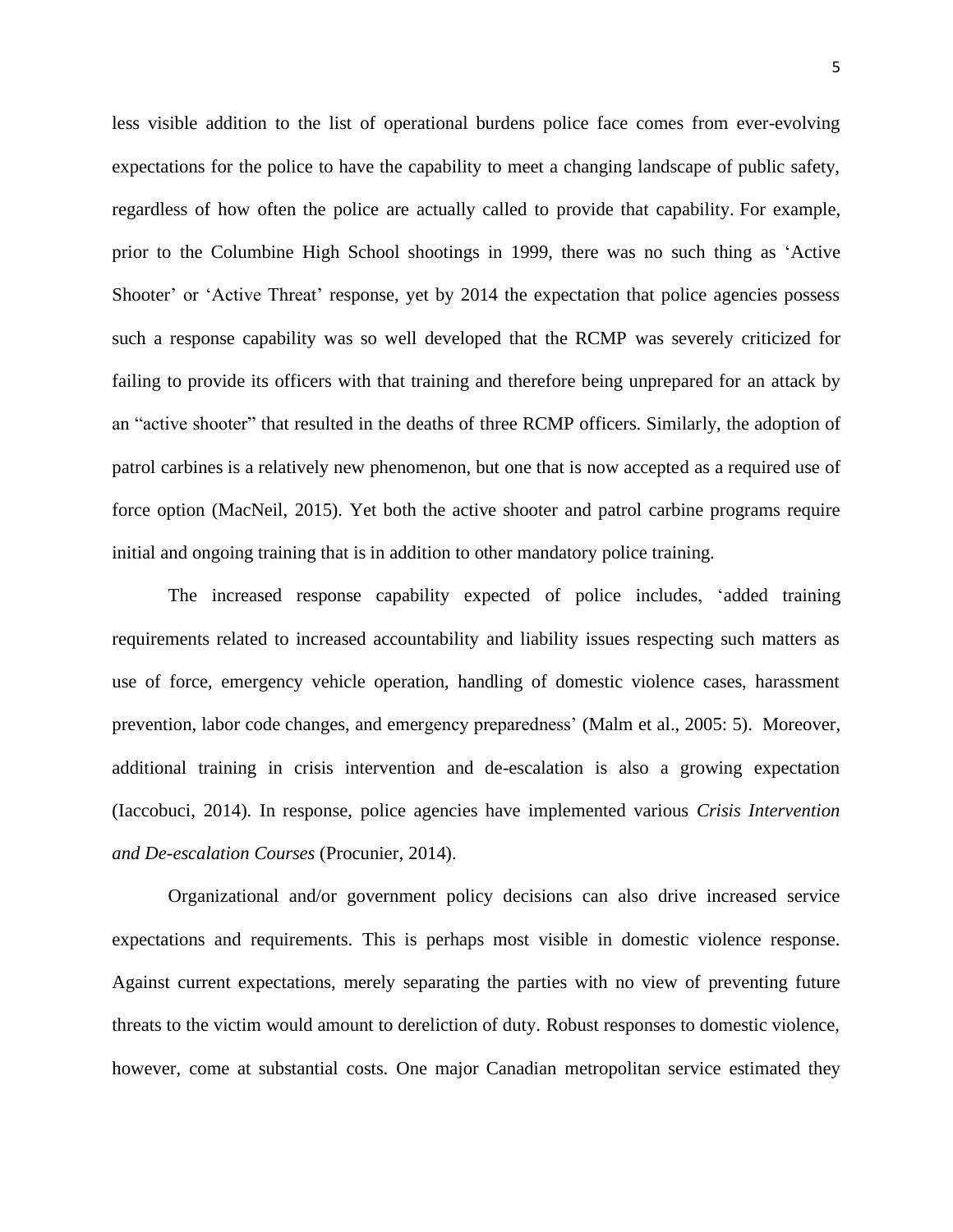spent \$4.2 million in wage costs in one year alone to deal with 4,585 domestic disturbance or domestic violence calls, which resulted in criminal charges in just over 25% of cases (Ahlgren, 2015). At the municipal level, small changes in public policy can create a greater workload on police services, as was recently evidenced in Edmonton when local council increased late night transit services and thus the need for increased hours for the policing of those services prompting workload complaints from the local police association (Mertz 2014). Perhaps the single biggest driver of police costs in this area, though, has been as a result of budget cuts to other public sectors, resulting in what Leuprecht (2015: 13) terms a "downloading of services." As he explains, "Police must deal with the fallout of provincial and municipal governments looking to balance their budgets by reducing social services, incarcerations, and the number of people in institutional care"(ibid.).

#### **Administrative drivers of policing costs**

Whereas much of the operational work conducted by police is visible to the public, and directly related to their expectations of what a police service should provide them, there are another set of drivers that are almost entirely invisible to the general public: administrative drivers. These drivers include the back-end tasks, activities and processes that police engage in to meet their core objectives, as well as demands for public accountability and external access to police information. We have categorized these drivers as internal (demands generated within an organization based on its perceived organizational needs) and external (demands generated by external sources in order to meet perceived needs of the public or other institutions). Internal

As is the case with any organization, in order to meet internal operation needs that, in turn, satisfy external operational demands, police agencies require employees to engage in a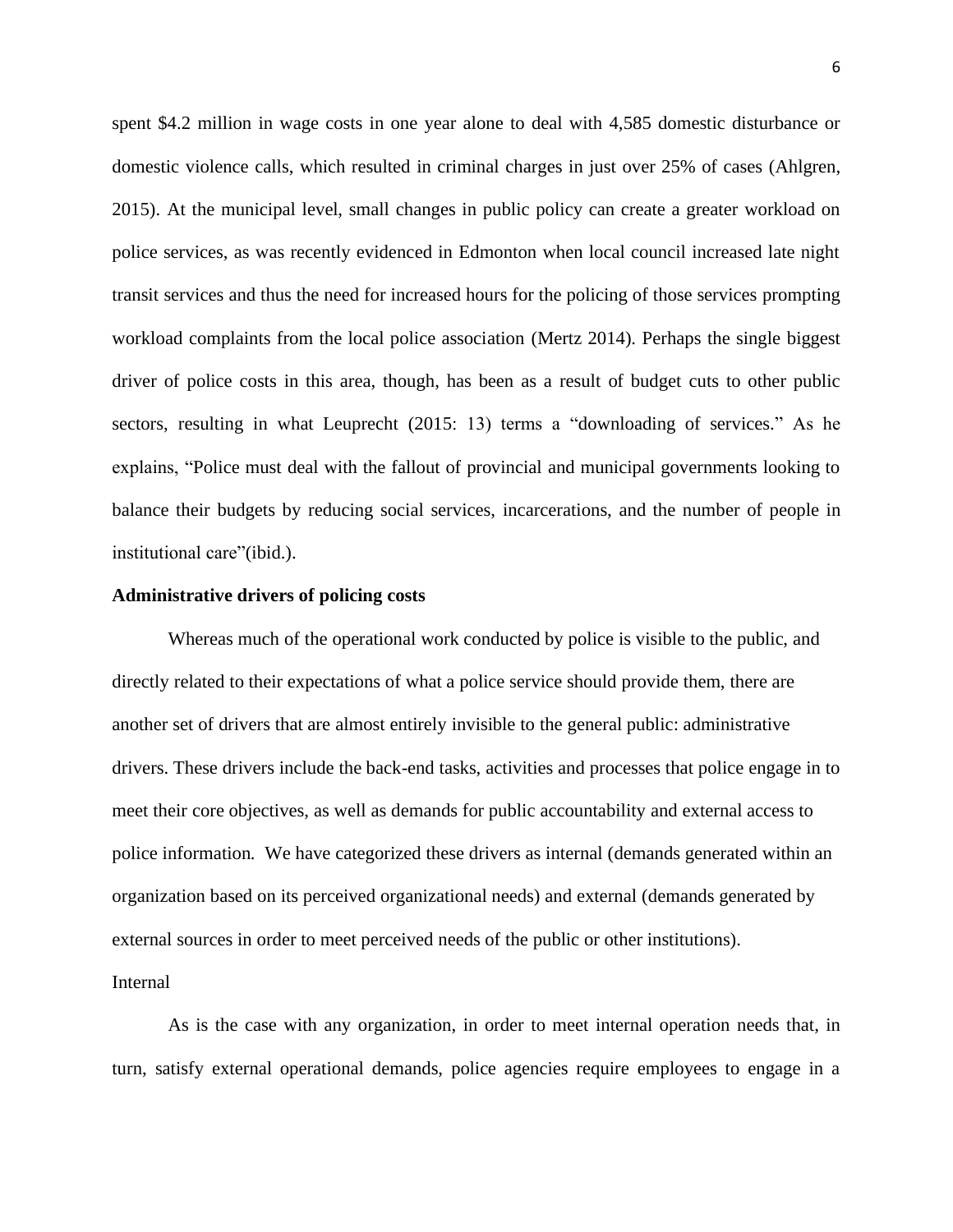number of tasks and processes that will, in theory, allow them to more efficiently and effectively meet their mandates. How these tasks are intended to engender efficiencies, as an example, is through accurate, current information used to allocate resources wisely and control workload.

In interviews two of the authors conducted for a recent study (authors 2015), a frequent complaint heard by police members was the amount of time spent in the office completing paperwork in order to satisfy internal supervisory controls on workload quality and volume. Paperwork associated with case files is used to control internal workflow and monitor officer and unit performance. Examples of workflow monitoring include supervisors ensuring that officers under their command close non-significant files in a timely manner, that officers and supervisors are managing workload and not producing bottlenecks and to ensure that files are handed off to other units as required. With the creation of modern RMS (record management systems), in most jurisdictions much of this work is computerized and routinized. However, it still consumes time and energy at both individual and organizational levels. Further, what RMS systems do not lessen is the requirement by some organizations for police members to open files on all calls regardless of the nature of the call or its subsequent disposition. In police parlance, such activities constitute 'CYA<sup>2</sup>' and add to workload (authors 1 and 3, 2015).

Case files do, however, allow police to track unit performance as a means of producing statistics that can be used to justify internal budgets and staff numbers. To illustrate, if arrest and charge rates within the Drug Section are consistently down, a supervisor might find unit members reallocated to another unit with 'higher numbers.' In light of external pressures regarding budgets and issues of police legitimacy, perhaps a more key use of police paperwork

<sup>&</sup>lt;sup>2</sup> Covering Your Ass.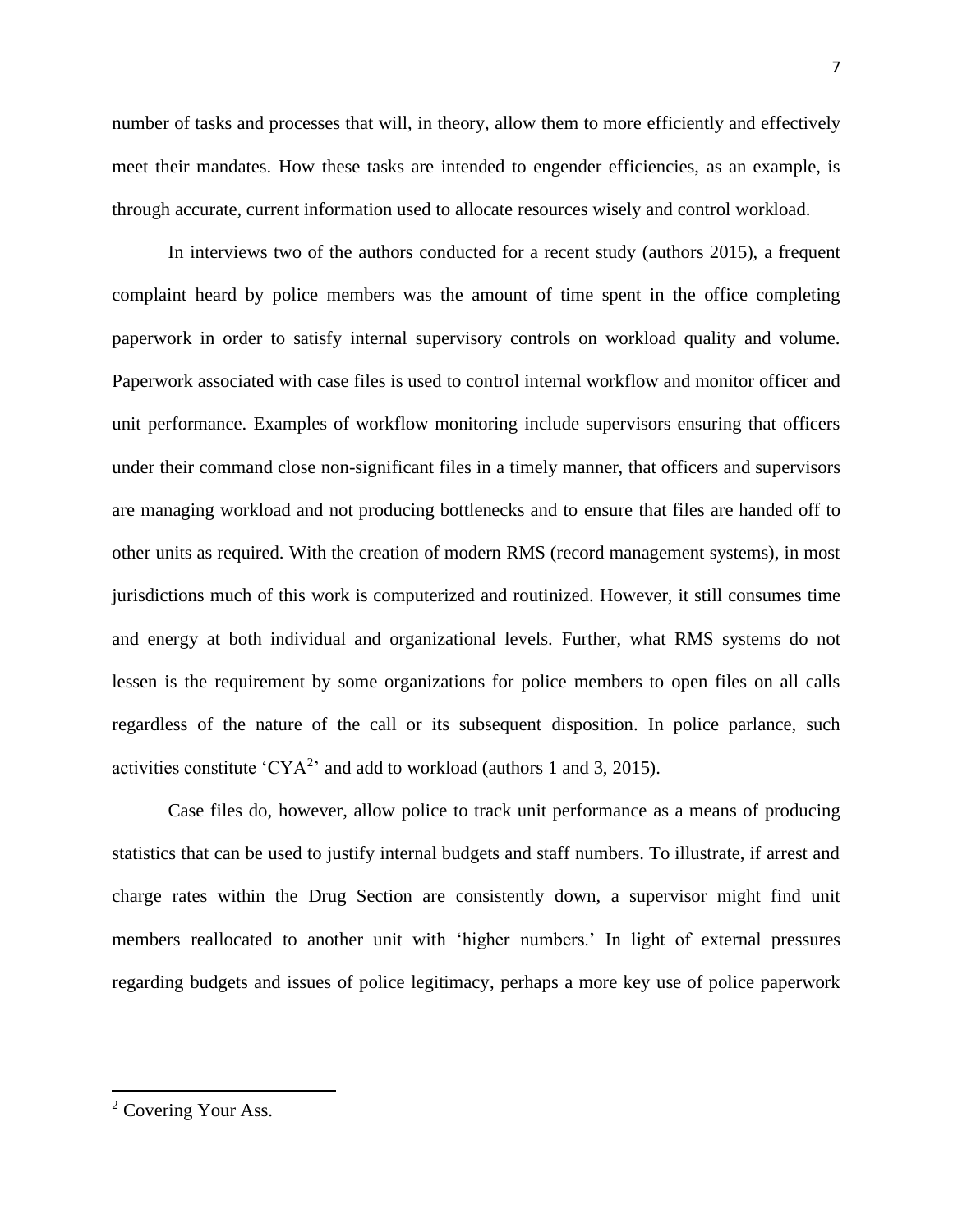as a performance measure is the use of case-based statistics by police organizations to justify budgets, staff sizes and performance within the community.

Although much of the focus here has been on the administrative work associated with case files and their uses, there are other whole areas of police administration that also generate workload demands. These include forms and processes associated with staffing actions, such as promotions and applications to specialized sections, as well as recruitment, training and workforce retention. Regular staff supervision activities must also be taken into account, including monitoring sick days, keeping personnel files and administering performance reviews. All of these processes consume organizational resources, none of which are typically seen by those outside the organization.

# External

Of externally imposed burdens on the police, the most commonly cited are those generated by the courts. Whether one is referencing routine paperwork associated with case construction and processing (issuing a summons to appear), or new or continuing demands created as a result of legal decisions by the courts (such as the requirement in Canada that police obtain search warrants for computer IP addresses), administrative tasks linked to processing cases through the criminal justice system are generally seen as a significant cause of police workload issues (Ahlgren, 2015). Perhaps the most commonly cited of these are police hours spent in court attendance and frequently voiced complaints about trial delays and court inefficiencies generating higher police labour costs (Leuprecht, 2014). However, administrative demands by Crown prosecutorial services in relation to case processing and disclosure requirements also produce costs. To illustrate, we note that two of the authors work in a jurisdiction in which police officers spend a significant amount of time photocopying and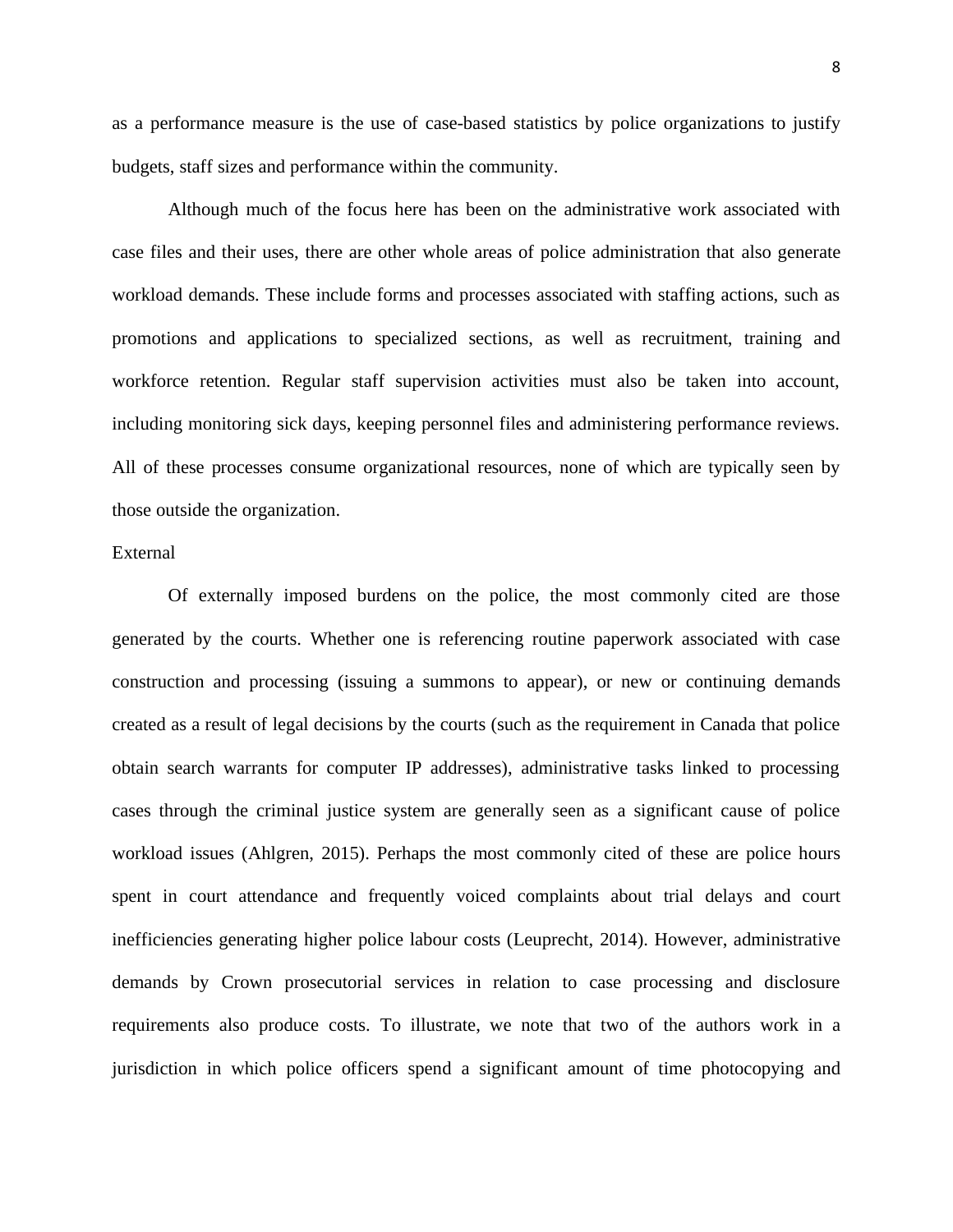printing materials for disclosure because local prosecutors refuse to accept digitized forms (even on compact discs). In some jurisdictions, the burden of transcribing witness statements falls upon police; in others, police attend bail hearings and, in some instances, act for the Crown (Ahlgren, 2015).

Another driver of external administrative costs comes in the form of demands for knowledge production and sharing by outside agencies. Of these, perhaps the most well documented are demands by insurance companies for information on motor vehicle accidents and crimes related to property (Ericson and Haggerty, 1997). Insurers are not, however, the only external agencies that generate such demands. Among consumers of police information are other public institutions, which use police information in order to meet their own internal needs and public mandates LeBeuf and Pare 2003). Many of these inter-institutionalized demands do not operate on a cost-recovery basis and thus police absorb additional costs of satisfying the knowledge needs of other organizations. For example, it is fairly standard for provinces to share information regarding motor vehicle collisions with not only insurers but also with provincial highway traffic bureaus. In one province, every collision involving over \$2000 in damages necessitates officers filling out a form providing detailed information regarding road, weather and vehicle conditions, including evaluations of car tires.

Demands for increased public accountability, particularly in the wake of high profile events, have resulted in legislative changes requiring police to comply with investigations by internal and external oversight bodies. These accountability measures, in turn, create reporting requirements on various types of incident (Ahlgren, 2015). Documents must not only be created by individual officers, but read, processed through command chains, acted upon (if necessary), shared with other relevant agencies, and stored. As accountability mechanisms increase, so too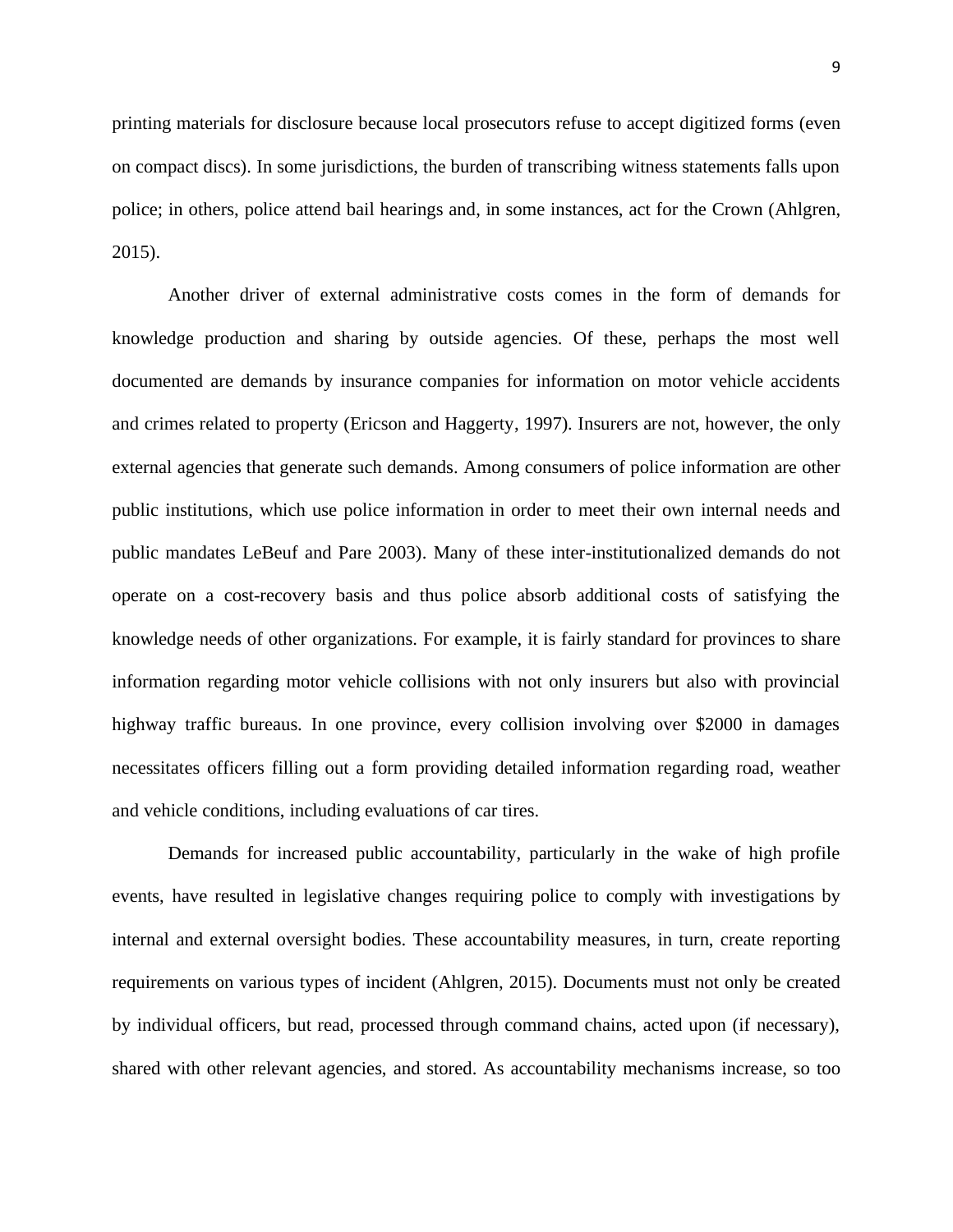do the costs associated with knowledge production and oversight. Under the umbrella of 'public accountability' we might also lump costs associated with ever-increasing demands for information made by media outlets and citizens. Police organizations are called upon to supply information, updates and commentary on a wide array of stories. Much of the 'front end' of this work is handled by media relations staff, who produce news releases, social media blurbs, conduct press conferences; however, media staff rely on operational police officers for that information, which is a further set of labour costs. Police also frequently bear costs associated with demands for information made under provincial or federal freedom of information requests. While some of the costs of these requests can be recoverable – that is, if they produce a significant volume of paper – costs from lower volume requests are typically absorbed by the police agency.

# **Conclusions**

Following the economic crisis of 2008, governments in Canada, the U.K. and elsewhere have repeatedly identified policing costs as a public policy concern. Controlling policing costs through cost cutting measures – which is often held out by policy-makers as the most viable solution – can, and does, however, place police organizations in direct conflict with public demands for sustaining high levels of policing services. Evidence of such conflicts, and the problems they bring police leaders who may be struggling to retain public confidence, is easily exemplified by the uproar over the EMSOU Trial, as well as by public reactions to a host of other actual or proposed front-end service cuts.

In extrapolating some of the activities that make up the 'operational' and 'administrative' drivers of policing, our objective in this paper is not to prepare a conclusive report on all activities included under the heading 'policing costs'. Instead, going above and beyond simple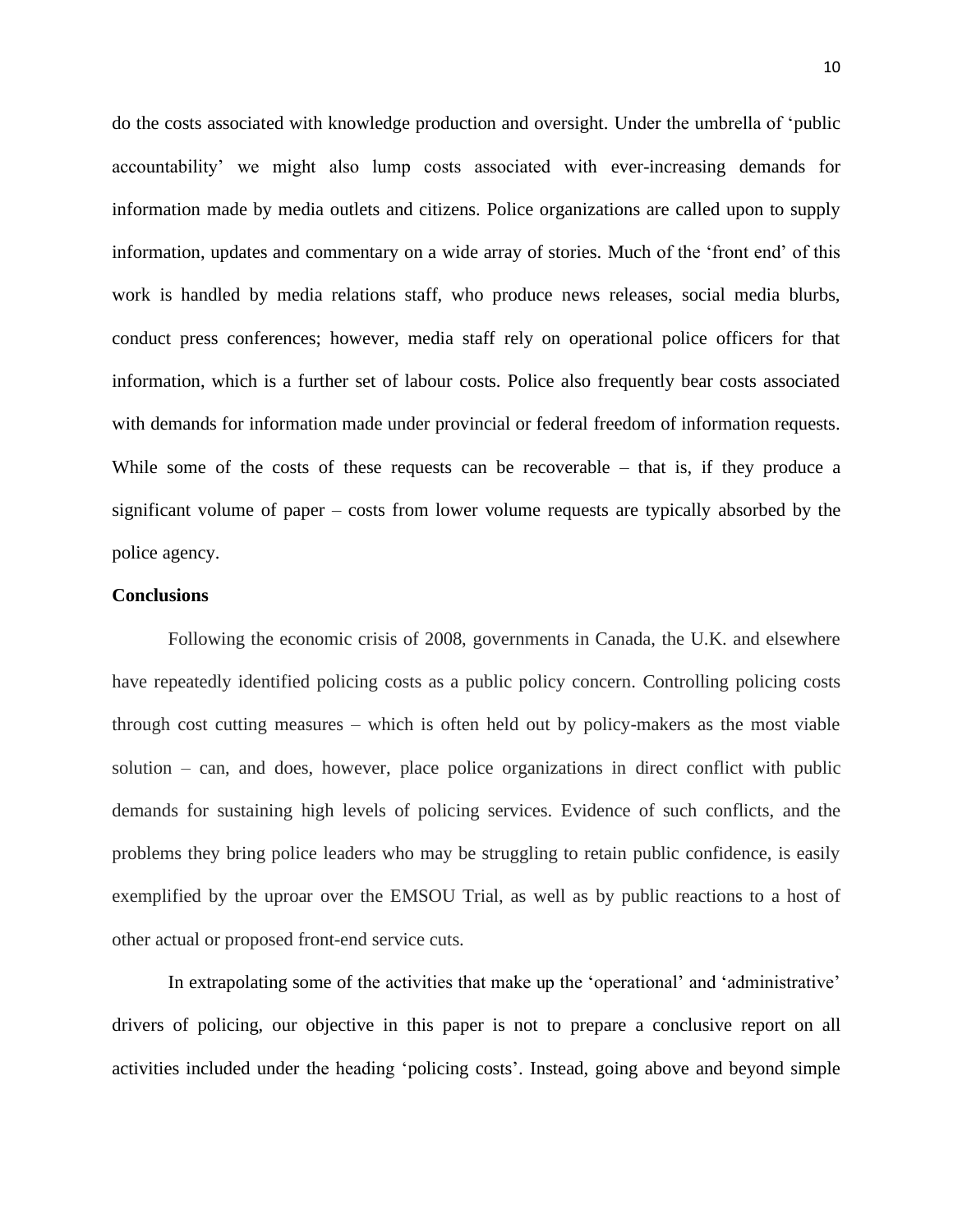calculations and standard ways of conceiving costs – such as linking labour costs to crime rates or police numbers to *per capita* population sizes – we attempt to highlight the multitude of activities police agencies are responsible for in their daily practices. We do so as a means of demonstrating there are a host of potential cost cutting and cost recovery measures that could be implemented, most of which do not affect visible operations. Indeed, the merit in identifying specific operational and administrative drivers, as we have begun to do here, is that such exercises provide opportunities to explore ways in which cuts can be effected without changes to front-end service levels. In effect, we are arguing for scrutiny of the day-to-day activities that dominate police efforts, yet remain largely invisible to the public – that is, the 'administrative' drivers of policing costs. Simple solutions may include having clerical staff, instead of fully salaried police members, completing, organizing and photocopying paperwork, transcribing and 'fiddling' with images for court processing or performing data entry tasks. Further, we argue for closer attention to demands imposed on police from external agencies —insurers, transportation ministries, social services, the courts and so on— which result in tasks that are particularly time consuming and costly for police services. Implementing cost recovery measures for such activities is one relatively straight forward solution that would help check some of the hidden costs of policing. Another is to make determined efforts to work with other institutions, notably the courts, to rationalize administrative activities and reduce waste. These are only a few such solutions. Undoubtedly, further investigation into the administrative drivers of policing costs will yield many more potential areas for increasing efficiencies and thus lowering costs.

To be clear: we do not wish to suggest to readers that police budget cuts can be achieved solely through focusing on the less visible aspects of police operations. The reality is that what can and will be cut, in many instances, is largely dependent on factors external to a given agency.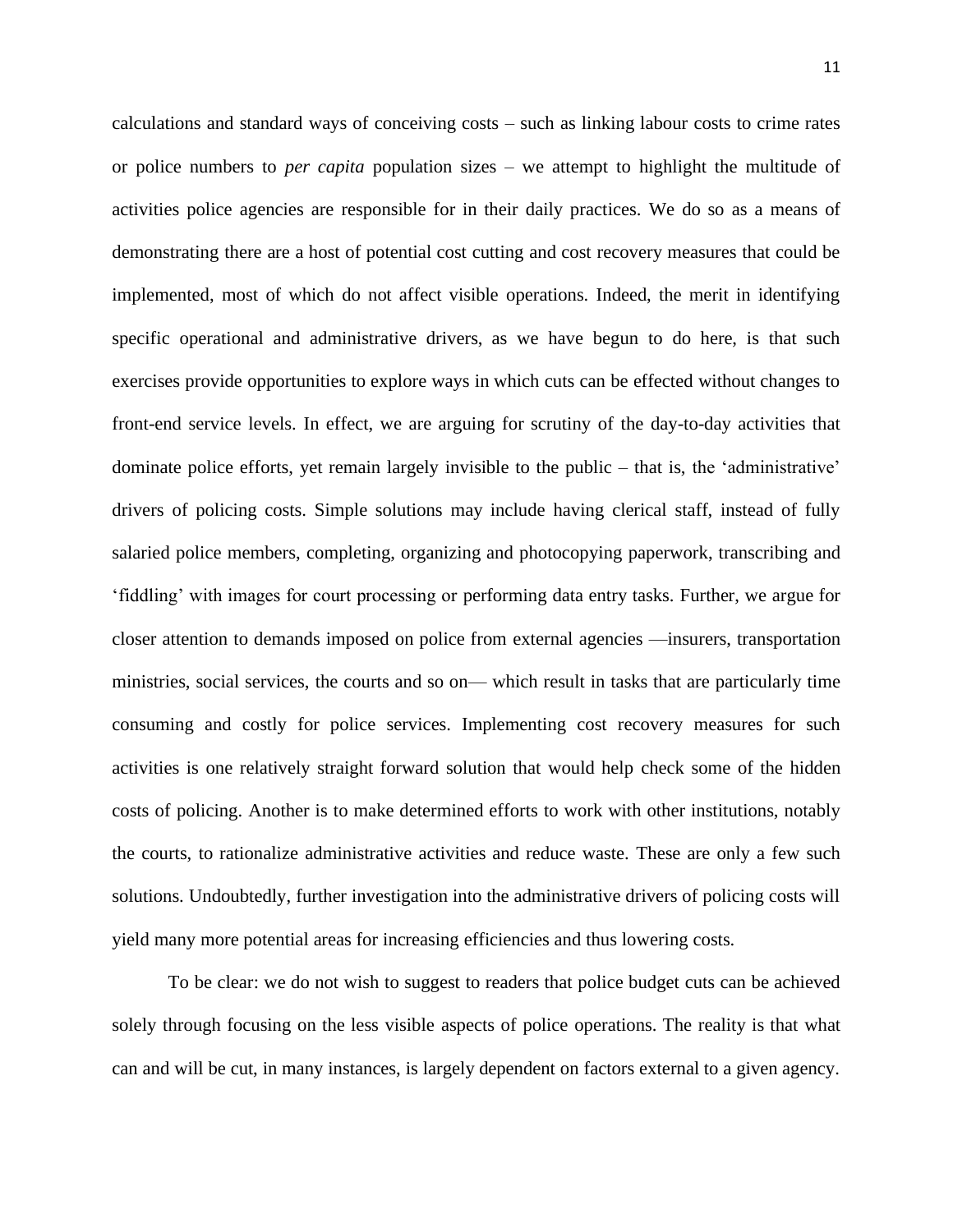As an example, services may have little to no input into decisions made by policy-makers with respect to whether specific programs are cut, funding for new members is approved, or over whether visible operations can be protected in the face of what might be staggering reductions in public funding. That said, we believe it is imperative that in order to continue maintaining frontline policing services – and thus continuing public support for policing – what is required are broader discussions of what police services can and should be doing. For those discussions to be fruitful, we need an improved understanding of what drives policing costs in the first place.

What the economic future will hold in the short term remains unclear. What is evident, though, is that while we remain in a period of economic recession, police services will have to contend with growing demands to do more with less. How they do this, while keeping front-end services largely intact, will entail a significant degree of creativity and ingenuity. It will also, as we have argued here, entail a thorough understanding of the costs associated with both operational and administrative drivers.

#### **References**

Ahlgren, A. (2015). The dollars and sense of policing and community safety. White Paper, Ottawa, Ont.: Canadian Association of the Chiefs of Police Research Foundation (1982) Inc.

Author 1 (2010).

Authors 1 and 3 (2015).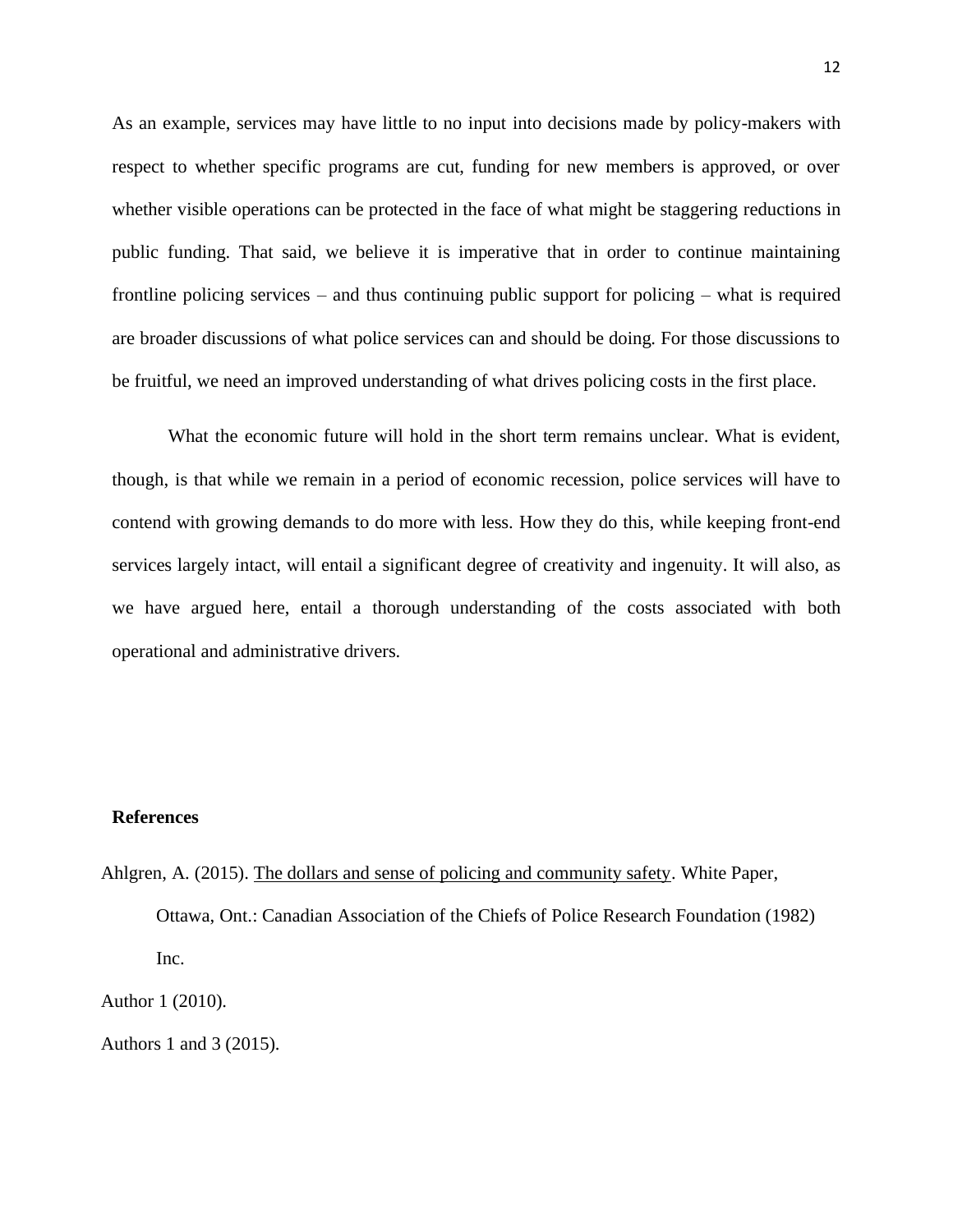- BBC News. (2015). 'Leicestershire police 'ignore' attempted burglaries at odd-numbered houses.' *BBC News* online. Available at: http://www.bbc.com/news/uk-england-leicestershire-33788264
- Council of Canadian Academies Expert Panel on the Future of Canadian Policing Models (CAA) (Beare, M., Dupont, B., Duxbury, L., Huey, L., et al.). (2014). *Policing Canada in the 21st Century: New Policing for New Challenges*. Ottawa, Ont. Council of Canadian Academies.
- Ericson, R. and Haggerty, K. (1997). *Policing the Risk Society*. Toronto: University of Toronto Press.
- Iacobucci, F. (2014). 'Police Encounters with People in Crisis.' Review Report for the Toronto Police Service. Available online at: http://www.torontopolice.on.ca/publications/files/reports/police\_encounters\_with\_people\_i n\_crisis\_2014.pdf
- Kari, S. (2014). 'Falling crime, rising budgets: Is Toronto over-policed?' *The Globe and Mail*, online. Available at: http://www.theglobeandmail.com/news/toronto/is-toronto-overpoliced/article19968776/
- LeBeuf, M-E. and Pare, S. (2003). 'Police Information Sharing in Canada Balancing Security, Efficiency and Collaboration.' Available at: http://publications.gc.ca/collections/ Collection/PS64-8-2005E.pdf
- Leicestershire Police. (2015). 'Force response to forensic officers and attempted burglary trial.' Leicestershire Police, online. Available at: https://www.leics.police.uk/newsappeals/news/2015/08/05/force-response-to-forensic-officers-and-attempted-burglary-trial
- Leuprecht, C. (2014). 'The Blue Line or the Bottom Line of Police Services in Canada? Arresting Runaway Costs.' Macdonald-Laurier Institute Report. Available at: http://www.macdonaldlaurier.ca/mli-report-arresting-the-runaway-costs-of-police-services/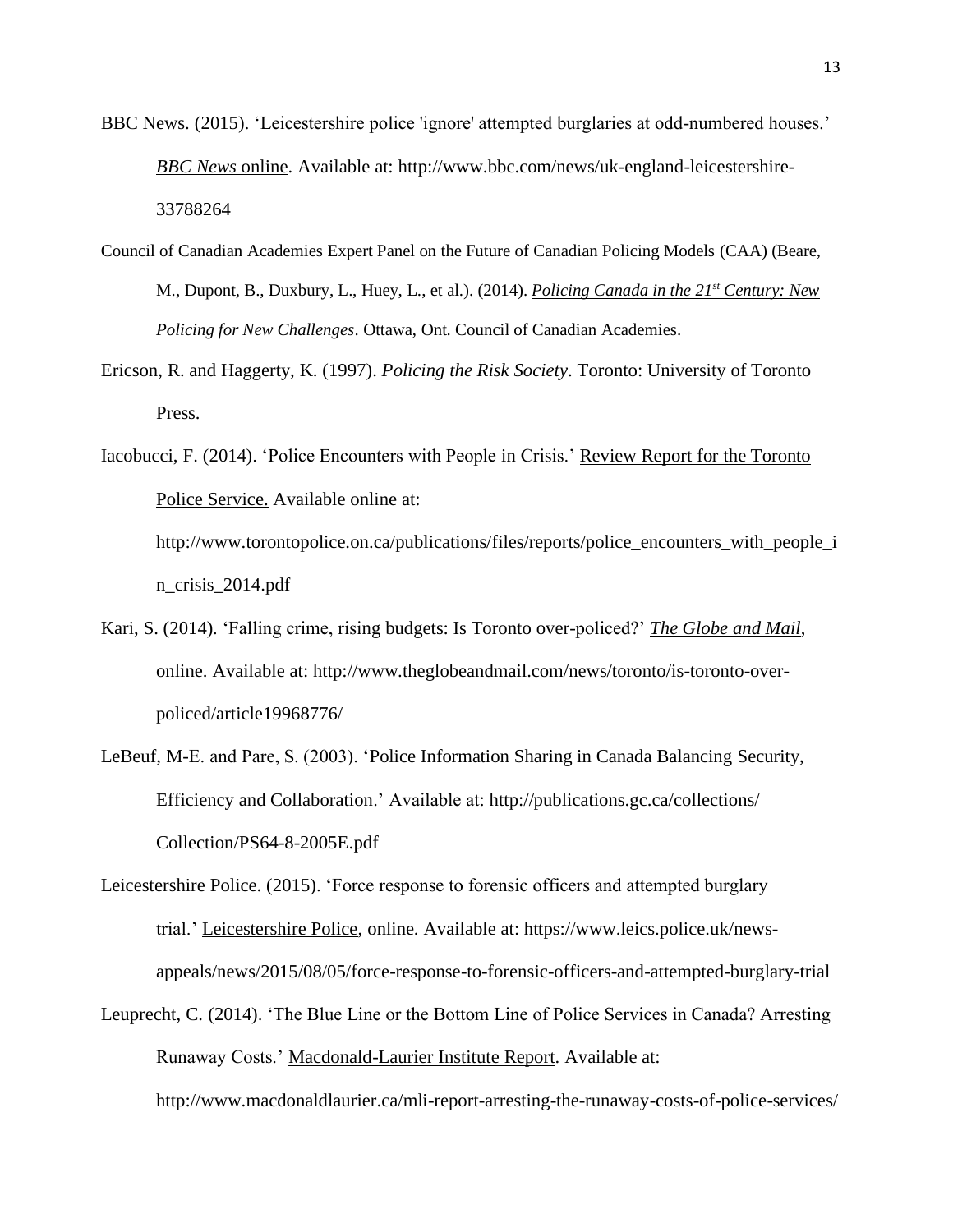- MacNeil, A. (2015). 'Independent Review Moncton Shootings June 4, 2014'. RCMP Report. Available online at: http://www.rcmp-grc.gc.ca/pubs/moncton/moncton-macneileng.htm#rec
- Malm, A., Pollard, N., Brantingham, P., Tinsely, P., Plecas, D., Brantingham, P., Cohen, I., and Kinney, B. (2005). 'A 30 Year Analysis of Police Service Delivery and Costing: 'E' Division.' Available at: https://www.ufv.ca/media/assets/ccjr/ccjr-resources/ccjrpublications/30\_Year\_Analysis\_\_%28English%29.pdf
- Mertz, E. (2014). **'"**The Workload is Simply Becoming Extreme": Edmonton Police Association Reacts To Budget.' Global news online. Available at: http://globalnews.ca/news/1724037/the-workload-is-simply-becoming-extremeedmonton-police-association-reacts-to-budget/
- Procunier, M. (2014). 'Let's talk: Crisis negotiators peacefully resolve tense situations.' RCMP Gazette Magazine, online. Available at: http://www.rcmp-grc.gc.ca/ gazette/vol76no1/ cover-dossier/crisis-crise-eng.htm
- Royal Canadian Mounted Police (RCMP). (2014). 'National DNA Data Bank of Canada Annual Report 2013-2014.' Available online at: http://www.rcmp-grc.gc.ca/pubs/nddb-bndg/ann-13-14/index-eng.htm
- Ruddell, R. and Jones, N. (2014). 'The Economics of Canadian Policing: Five Years into the Great Recession.' *Paper for the Collaborative Centre for Justice and Safety*. Available at: http://www.publicsafety.gc.ca/lbrr/archives/cnmcs-plcng/cn80407908-eng.pdf
- Ward, V. (2015). 'Police only investigate attempted burglaries at even-numbered homes.' Daily Telegraph, online. Available at: